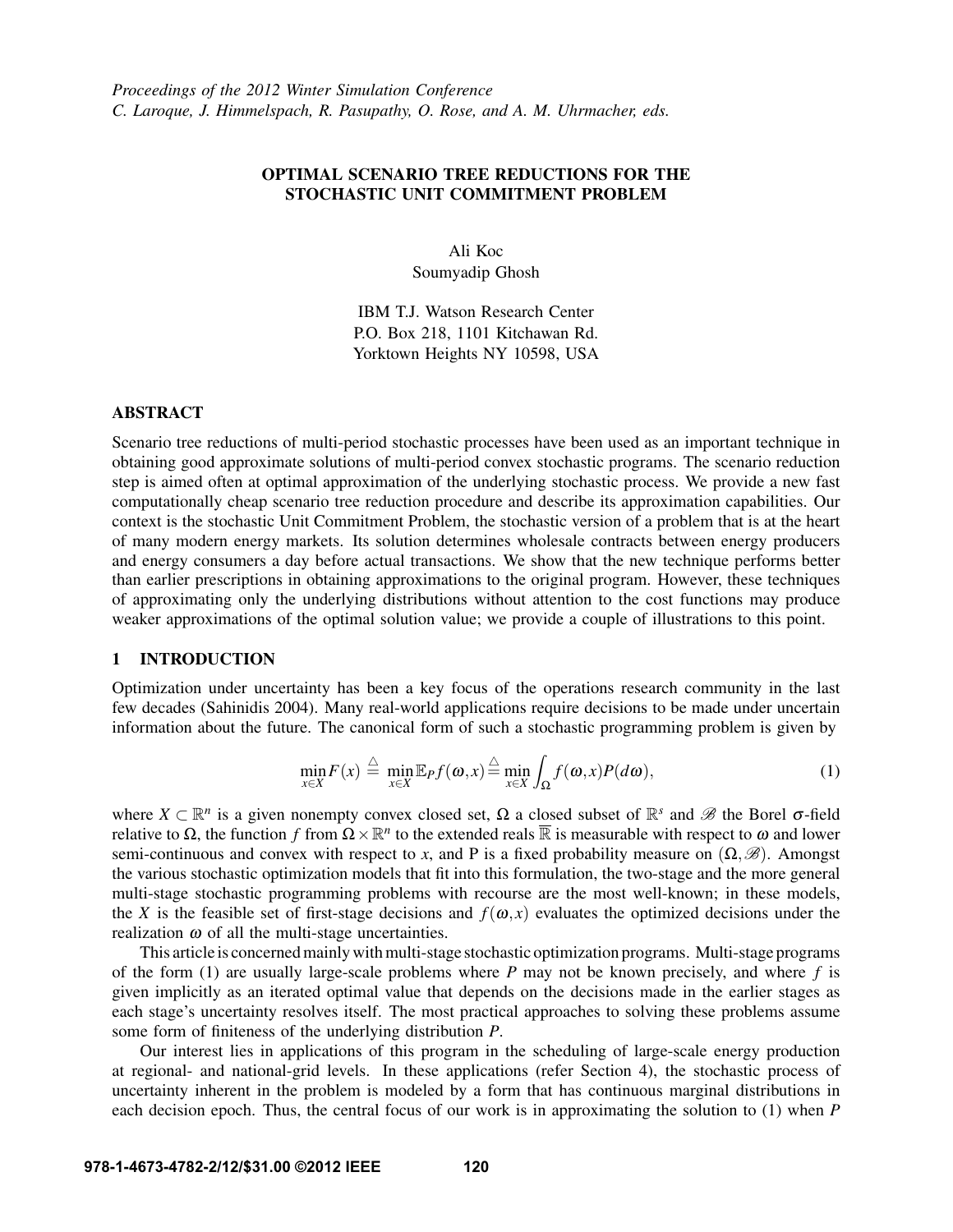is modeled with continuous distributions. The approximation typically requires that the problem (1) under the original distribution *P* be approximated by a computationally tractable problem by replacing *P* with a distribution  $\tilde{P}$  with finite, manageable number of probability atoms.

Finite sets of sample paths of multi-stage stochastic programs can be compactly represented by a temporal network structure called a *scenario tree*. These tree-networks are derived by combining sample paths that share sub-paths starting with the root node (first-stage), and the sample paths then are set as branches of the same common sub-path trunk. The associated problem (1) thus eliminates variables that were common between paths that shared a common ancestral sub-path, which not only makes the formulation more compact but also automatically incorporates non-anticipativity. The latter is a key requirement for multi-stage stochastic programs that all decisions made up to any stage under a sample path cannot depend on the remaining sample path stages, i.e. anticipate the future.

The approximating distribution  $\tilde{P}$  is to be chosen such that the identified approximate optimal solution of (1) for  $\tilde{P}$  forms a good approximation of the solution under *P*. Moreover the approximation should be stable, in that the optimality gap is continuous with respect to the underlying probability distribution *P.* How can this be ensured? The approaches studied in the literature use the following bound on the approximation error (let  $\tilde{F}(x)$  be defined analogous to  $F(x)$  in (1) for the approximation  $\tilde{P}$ ):

$$
F(\operatorname*{argmin}_{x} \tilde{F}(x)) - F(\operatorname*{argmin}_{x} F(x)) \leq 2 \sup_{x} |F(x) - \tilde{F}(x)|
$$
  
\n
$$
\leq 2 \bar{L}_1 d(P, \tilde{P}),
$$
\n(2)

where  $\bar{L}_1$  is a uniform Lipschitz bound on the cost functions  $f(\cdot,x)$  on *X*, and  $d(\cdot,\cdot)$  is a distributional metric. (Refer Pflug (2001) for a generalization of (2) to functions that are uniformly Lipschitz only under a transformation.) The scenario-tree reduction can be optimized by identifying an approximation distribution  $\tilde{P}$  that minimizes the *Kantorovich* or *Wasserstein* metric  $d(P, \tilde{P})$  on the set of distributions:

$$
d(P, \tilde{P}) = \inf \{ \mathbb{E}(|X - \tilde{X}|) : \text{ where joint distribution of } (X, \tilde{X})
$$
  
is arbitrary, but with marginals  $X \sim P, \tilde{X} \sim \tilde{P} \}.$  (3)

Thus, model (1) remains stable to perturbations to its underlying probability distribution as long as the Kantorovich distance between the original distribution and the perturbed distribution is kept under control.

Various scenario-tree approximation approaches have been prescribed in the literature, amongst which the approach taken by Dupačová, Gröve-Kuska, and Römisch (2003) and Heitsch and Römisch (2003) (see also Gröve-Kuska and Römisch 2005, Chpt. 30) seems popular. They start by describing approximations for finite distributions with large support by an optimally chosen (in a certain precise sense) distribution over a small subset of the support. For this case, the infimization problem (3) can be written down as a transportation problem whose unit transportation costs are defined by a metric on the sets of support points. (These distributional metrics are thus also termed *transportation* metrics.) Moreover, the problem of finding the optimal approximation  $\tilde{P}^*$  that minimizes the distance  $d(P, \tilde{P})$  can be simplified to a set-covering problem when the support of  $\tilde{P}$  is restricted to be a (small) fixed subset of the support of  $P$  itself. Dupačová, Gröve-Kuska, and Römisch (2003) use this insight to construct a recursive procedure to choose the best subset of a preset size for  $\tilde{P}$  from the support of *P*. The recursion solves a large set-covering problem at each stage.

Dupačová, Gröve-Kuska, and Römisch (2003) suggest that for processes *P* with continuous marginals the approximation determination pre-processing step would first generate a large set of sample-paths and then the optimal scenario-tree reduction from that set be chosen as the representative finite-support approximation. Pflug (2001) suggest an alternative where the sample-generation step is skipped and the continuous stochastic process is directly approximated by a discrete process with appropriately chosen parameters.

Section 2 provides a detailed formulation of a generic *T*−stage stochastic program and describes the scenario-tree reduction approach to solving these problems. In Section 2.1, we provide an alternative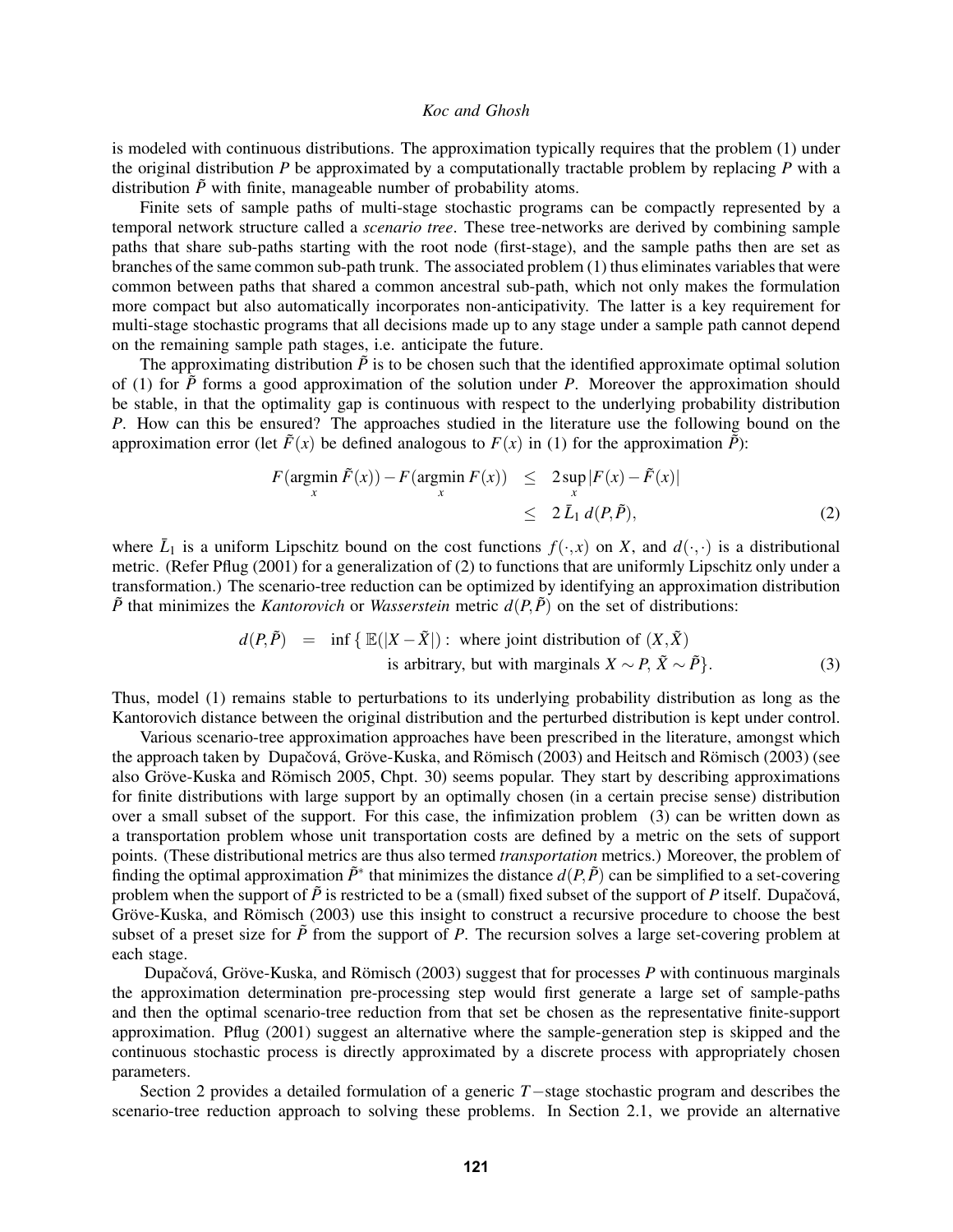approach to this task of identifying a good approximation  $\tilde{P}$  of *P*. Our primary motivation arises from a practical consideration. Observe that the computational complexity of the multi-stage program (1) is driven not by the size of the support of  $\tilde{P}$  (i.e. the number of distinct sample paths in the support) but by the number of nodes in the scenario tree implied by  $\tilde{P}$ . Thus, the optimal approximation question is better posed by imposing a constraint on the number of unique support points the scenario-tree can have in each stage, as opposed to constraining the total number of unique scenarios in the approximation  $\tilde{P}$ . Our approach decouples the various stages and solves small individual-stage combinatorial problems to obtain each stage's approximations, and thus does not require the computationally intensive multi-dimensional set-cover based recursion of Dupačová, Gröve-Kuska, and Römisch (2003). Given a fixed computational budget that implies a certain overall number of nodes in the scenario tree, one could in a straightforward manner search for the best approximation possible by imposing a combination of individual stage node limits that satisfies this overall bound. This approach holds the potential of being a much faster and better pre-processing procedure for the main program (1).

Section 4 describes the stochastic unit commitment problem, a multi-stage formulation that is of high interest in Energy applications. The problem is solved to determine the schedule of generators for the production of power to meet demand over a typical period of a whole day. A deterministic version of this problem is central to the proper functioning of many current regional and national electricity-grids. The uncertainty in the stochastic formulation arises from the incorporation of intermittent renewable generators in the planning cycle. The numerical experiments described and results observed in Section 5 illustrate the advantages of our scenario tree approximation approach for the stochastic unit commitment problem.

Note that the application of the upper bound (2) in determining a good approximation of *P* by  $\tilde{P}$ detaches the distribution approximation problem from the underlying cost functions  $f(\omega, x)$  and allows the user to concentrate solely on the approximation procedure. In Section 3, we provide two examples that illustrate why depending on (2) to ignore the underlying cost functions will provide only sub-optimal approximations. Incorporating the cost functions directly into the distribution approximation scheme can thus gain better approximations; exactly how this is to be done remains an interesting, open and active area of interest.

To summarize, our contributions are:

- We provide a new approach to scenario-tree generation for cases where *P* has continuous marginals in each decision stage. This works by optimally (in a certain precise sense) reducing a large scenariotree that is sampled from *P*. This scenario-tree pre-processing method for the main program (1) needs to solve only a set of small combinatorial problems for each stage, and thus can free up more of the computational budget for solving the main program as compared to existing pre-processing procedures. (Section 2.1).
- Numerical experiments with realistic instances of the stochastic unit commitment problem that arises in energy grid management illustrate the efficacy of this approach (Sections 4 and 5).
- Additionally, we provide examples where reducing the problem of approximating the optimal value of the stochastic multi-stage program to that of approximating the underlying distribution *P* may limit the power of the approximation (Section 3).

## 2 SCENARIO TREES AND MULTI-STAGE STOCHASTIC OPTIMIZATION

The approximation algorithm presented in this article reduces a large yet finite scenario-tree to a small manageable tree, and hence the rest of this section deals in distributions *P* with a finite albeit large support. Let  $\Xi = \{p_i, \xi_i\}_{i=1}^S$  be a *T*-dimensional random vector with a discrete probability distribution *P* with finite support, where  $\xi_i \in \mathbb{R}^T$ ,  $P(\Xi = \xi_i) = p_i$ ,  $p_i \ge 0$ ,  $i = 1, ..., S$ ,  $\sum_{i=1}^S p_i = 1$ . Let  $\tilde{\Xi} = \{q_j, \tilde{\xi}_j\}_{j=1}^{\tilde{S}}$  be a random vector with the reduced distribution  $\tilde{P}$ , where  $\tilde{P}(\tilde{\Xi} = \tilde{\xi}_j) = q_j$ ,  $q_j \ge 0$ ,  $j = 1, \ldots, \tilde{S}$ ,  $\sum_{j=1}^{\tilde{S}} q_j = 1$ . Let  $\Xi^t$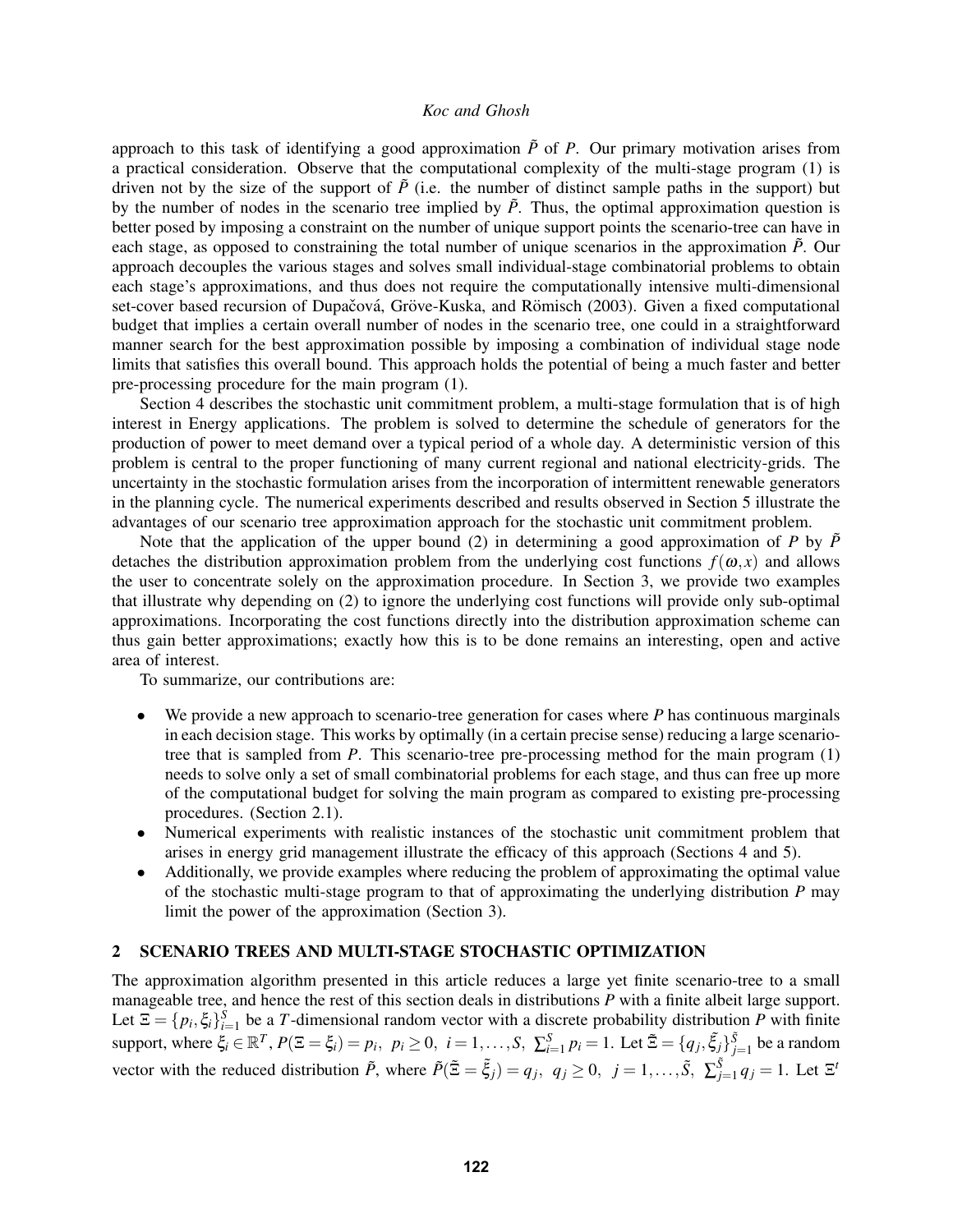$(\tilde{\Xi}^t)$  denote the *t*th marginal distribution of  $\Xi$  ( $\tilde{\Xi}$ ), i.e.,

$$
Pr(\Xi^{t} = \xi_{i^{t}}) = \sum_{i=1}^{S} Pr(\Xi = \xi_{i}, \xi_{i}^{t} = \xi_{i^{t}}) = \rho_{i^{t}}, \ \ i^{t} \in I^{t}, t = 1, ..., T,
$$

and similarly for  $\tilde{\Xi}^t$ . The set  $I^t$  ( $\tilde{I}^t$ ) is the support of  $\Xi^t$  ( $\tilde{\Xi}^t$ ) with cardinality  $m^t$  ( $\tilde{m}^t$ ).

#### 2.1 Lower Bound on the Minimum Kantorovich Distance

The Kantorovich distance between  $\Xi$  and  $\tilde{\Xi}$  reduces to the optimal value of a linear transportation problem (Dupačová, Gröve-Kuska, and Römisch 2003) (we use the stochastic processes  $\Xi$ ,  $\tilde{\Xi}$  and their distributions *P*,  $\tilde{P}$  interchangeably in the sequel):

$$
d(P,\tilde{P}) = \inf \left\{ \sum_{i=1}^{S} \sum_{j=1}^{\tilde{S}} \eta_{ij} c(\xi_i, \tilde{\xi}_j) : \eta_{ij} \ge 0, \sum_{i=1}^{S} \eta_{ij} = q_j, \sum_{j=1}^{\tilde{S}} \eta_{ij} = p_i, \forall i, \forall j \right\},
$$
(4)

where  $c(\xi_i, \tilde{\xi}_j) = \sum_{t=1}^T |\xi_i^t - \tilde{\xi}_j^t|$ . (Dupačová, Gröve-Kuska, and Römisch 2003) show that the optimal solution to the minimal-distance problem

$$
\min_{\tilde{P} \; | \; |\text{support}(\tilde{\Xi})| = \tilde{S}} d(P, \tilde{P})
$$

over the set of all reduced scenario trees  $\tilde{P}$  with support cardinality of  $\tilde{S}$  is given by the distribution  $\tilde{P}^*$ that assigns the probability weights  $q_j^* = \sum_{i \in I(j)}$  $p_i$ , where

$$
I(j) = \left\{ i = 1, \ldots, S \mid j \in \operatorname*{argmin}_{k=1,\ldots,\tilde{S}} \sum_{t=1}^{T} |\xi_i^t - \tilde{\xi}_k^t| \right\}.
$$

(The singleton subset *argminn* of the set *argmin* is obtained by, without loss of generality, picking the smallest element in lexicographic order.) We develop a lower bound on the minimum Kantorovich distance between Ξ *t* and an arbitrary distribution Ξ˜*<sup>t</sup>* with a restriction on the number of distinct realizations at each decision epoch to be at most  $\tilde{m}^t$ ,  $t = 1, \ldots, T$ . Note that this is distinct from the restriction placed by the existing scenario-tree reduction methods on the number of total scenarios  $\tilde{S}$  in the reduction  $\tilde{\Xi}$ .

**Proposition 1** The Kantorovich distance  $d(P, \tilde{P})$  obeys the lower bound

$$
\min_{\tilde{P}~|~|\tilde{I}'|=\tilde{m}'} d(P,\tilde{P})~\ge~\sum_{t=1}^T M^t(\tilde{m}^t),
$$

where the  $M^t(\tilde{m}^t)$  are the optimal solutions to the  $\tilde{m}^t$ -weighed-median clustering of the (finite) support  $I^t$ of the *t*th marginal  $\Xi^t$  weighed by the  $p_i$ , i.e.

$$
M^{t}(\tilde{m}^{t}) \stackrel{\triangle}{=} \min_{\tilde{\xi}_{1}^{t}, \dots, \tilde{\xi}_{m}^{t}} \sum_{i=1}^{S} \min_{j=1, \dots, \tilde{m}^{t}} p_{i} |\xi_{i}^{t} - \tilde{\xi}_{j}^{t}|.
$$

*Proof.* The dual of the transportation problem embedded in the definition of  $d(P, \tilde{P})$  can be used to establish, via weak duality, the first of the bounds (refer Thm 2 in Dupačová, Gröve-Kuska, and Römisch (2003) for details):

$$
d(P,\tilde{P}) \geq \sum_{i=1}^{S} p_i \min_{j=1,\dots,\tilde{S}} \sum_{t=1}^{T} |\xi_i^t - \tilde{\xi}_j^t|
$$
  
\n
$$
\geq \sum_{i=1}^{S} p_i \sum_{t=1}^{T} \min_{j=1,\dots,\tilde{S}} |\xi_i^t - \tilde{\xi}_j^t| = \sum_{t=1}^{T} \sum_{i=1}^{S} \min_{j=1,\dots,\tilde{S}} p_i |\xi_i^t - \tilde{\xi}_j^t|.
$$
\n(5)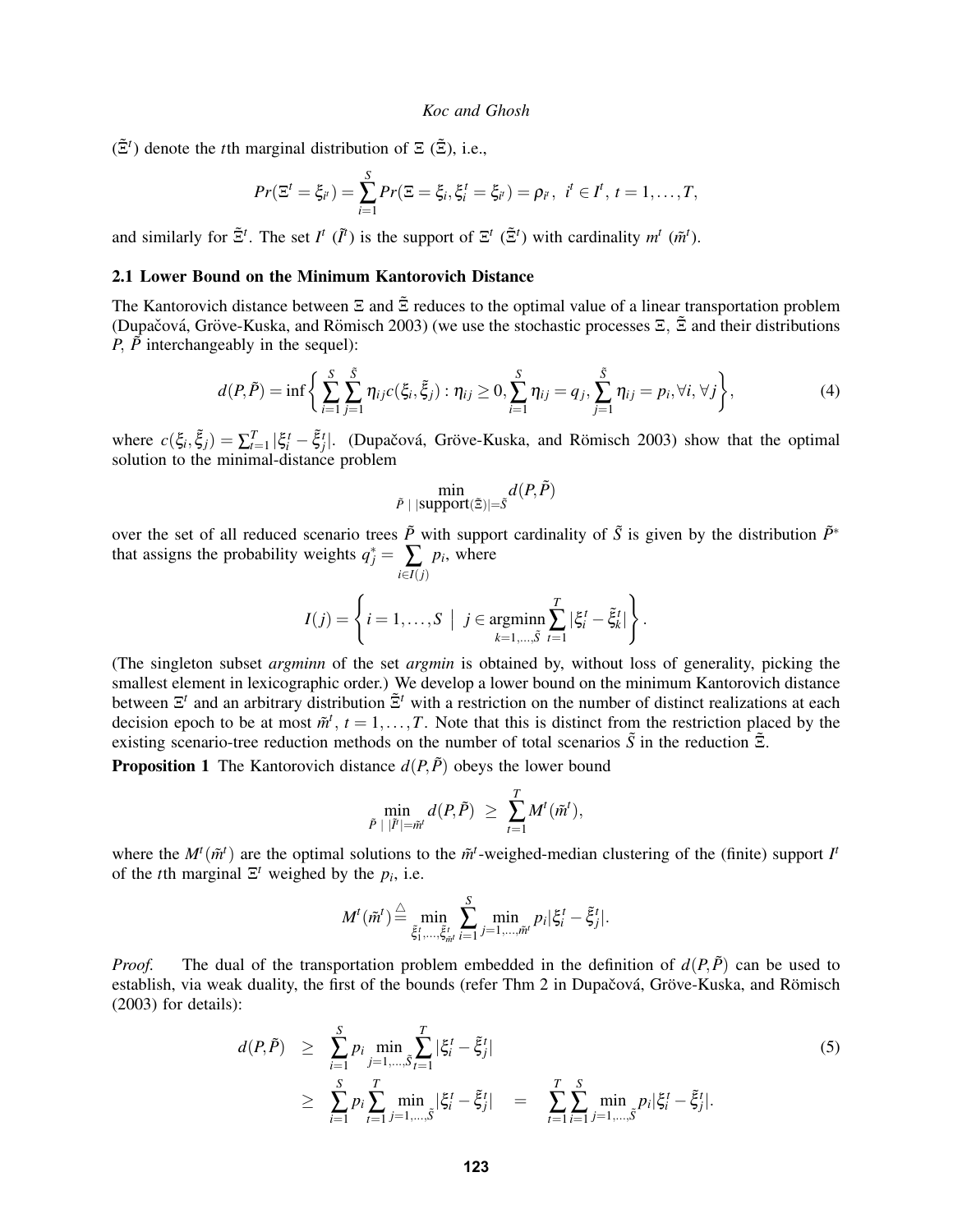The second inequality is obtained by changing the order of summation and minimization, and the bound on the cardinality  $(\tilde{S} \leq \prod_{t=1}^T \tilde{m}^t)$ . For the minimum Kantorovich distance distribution, we use arbitrary realizations  $\tilde{\xi}_j$  for the reduced distribution  $\tilde{\Xi}$ , with the restriction that the cardinality of the support  $\tilde{I}^t$  of  $\tilde{\Xi}^t$  is  $\tilde{m}^t$ ,  $t = 1, \ldots, T$ :

$$
\min_{\tilde{P} \;|\; |\tilde{I}'| = \tilde{m}'} d(P, \tilde{P}) \geq \min_{\tilde{\xi}_1^1, \dots, \tilde{\xi}_1^T} \sum_{t=1}^T \sum_{i=1}^S \min_{j=1, \dots, \tilde{S}} p_i |\xi_i^t - \tilde{\xi}_j^t|
$$
\n
$$
\geq \sum_{t=1}^T \min_{\tilde{\xi}_1^t, \dots, \tilde{\xi}_N^t} \sum_{i=1}^S \min_{j=1, \dots, m^t} p_i |\xi_i^t - \tilde{\xi}_j^t|
$$
\n
$$
= \sum_{t=1}^T M^t(\tilde{m}^t).
$$
\n(6)

 $\Box$ 

where the  $\tilde{m}$ <sup>*t*</sup> −medians  $M$ <sup>*t*</sup> are as defined in the statement of the proposition.

Proposition 1 applies to minimizing approximation discrepancy between the original scenario set  $\Xi$ and all scenario-trees  $\tilde{\Xi}$  that have marginal supports of each stage  $\tilde{I}^t$  restricted to a specified set of values  $\tilde{m}^t$ . If we allow Ξ to have as many realizations as Ξ, then the reduced distribution closest to Ξ trivially becomes  $\Xi$  itself. In this case,  $\tilde{m}^t$  becomes equal to  $m^t$  for  $t = 1, ..., T$ , and thus  $M^t(\tilde{m}^t)$  becomes equal to zero. Thus,  $\tilde{m}^t$  is a control parameter on the flexibility of choosing the reduced distribution with as many realizations as possible.

A scenario-tree  $\tilde{\Xi}^*$  can be constructed to match the lower bound given by Proposition 1. Algorithm 1 provides a simple construction procedure. The summation in Step 7 involves many scenarios  $(\xi_{i^1}, \ldots, \xi_{i^T})$ that do not exist in the original scenario tree *P*; the probability associated with them is zero. This also implies that some scenarios  $(j^1, \ldots, j^T)$  constructed by the convolution in the "for all" step may be assigned a probability of zero. The support set  $\tilde{\Xi}$  can be pruned to eliminate these if computationally convenient.

Proposition 2 The scenario-tree constructed by the Algorithm 1 matches the lower bound on approximation discrepancy given by Proposition 1.

*Proof.* We will show in particular that the lower bound form of (6) is achieved by the construction. The distance between the original  $\Xi$  and the  $\tilde{\Xi}$  constructed by Algorithm 1. Given  $i \in \{1,\ldots,S\}$ , and  $t \in \{1,\ldots,T\}$ , we let  $j^t(i) \in \tilde{I}^{*t}$  denote the smallest index such that  $|\xi_i^t - \xi_{j^t(i)}^t| \leq |\xi_i^t - \xi_{j^t}^t|, \forall j^t \in \tilde{I}^{*t}$ . Let  $j(i) \in \{i, \ldots, \tilde{S}\}$  such that  $\tilde{\xi}_{j(i)} = (\tilde{\xi}_{j^1(i)}, \ldots, \tilde{\xi}_{j^T(i)})$ . By construction of the  $\tilde{\Xi}$ , such  $j(i)$  exists. Then, *T T T*  $p_i |\xi_i^t - \tilde{\xi}_j^t| =$  $p_i |\xi_i^t - \tilde{\xi}_{j(i)}^t| =$  $p_i|\xi_i^t - \tilde{\xi}_{j^t(i)}|$ . Thus,  $\sum_{t=1}$  $\sum_{t=1}$  $\sum_{t=1}$  $\min_{j=1,\ldots,\tilde{S}}$  $d(P,\tilde{P}) = \sum_{i=1}^{S}$ *T S T T*  $p_i |\xi_i^t - \tilde{\xi}_j^t| =$  $p_i |\xi_i^t - \tilde{\xi}_{j^t(i)}| =$  $M^t(\tilde{m}^t)$ . ∑ *i*=1  $\sum_{t=1}$ ∑ *i*=1  $\sum_{t=1}$  $\sum_{t=1}$  $\min_{j=1,\ldots,\tilde{S}}$  $\Box$ 

The scenario-tree constructed by Algorithm 1 thus is the optimal solution to the minimization problem stated in Proposition 1. The constraint placed on the approximation scenario-trees is different from that placed by the methods studied by Dupačová, Gröve-Kuska, and Römisch (2003), that of limiting the maximum number of scenarios in the approximation. However, note that Algorithm 1 decouples the *T* stages of the problem into individual  $\tilde{m}$ <sup>*t*</sup>−median optimization problems. This procedure thus solves combinatorial optimization problems that are potentially smaller than those required by the recursive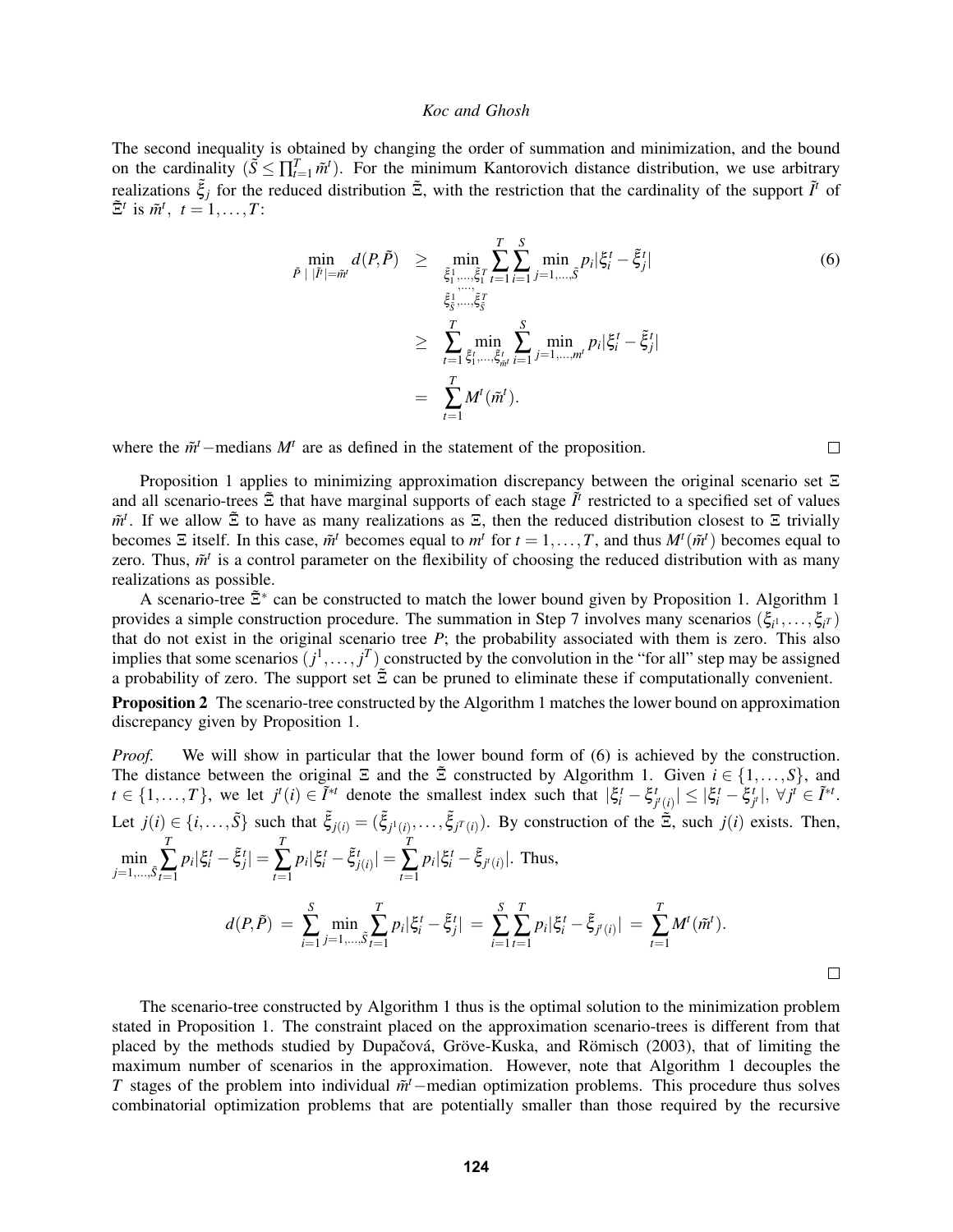Algorithm 1 Construct  $\tilde{\Xi}$  from  $\Xi$ **Input:**  $\mathbf{E} = {\xi \xi}_{i=1}^S$ ,  $\xi_i \in \mathbb{R}^T$ , with marginal distributions  $\mathbf{E}^t = {\xi_i}_{t}$ ,  $t = 1, ..., T$ .  $\tilde{m}^t \in \mathbb{N}, t = 1 \ldots, T.$ **Output:**  $\tilde{\Xi} = {\{\tilde{\xi}\}}_{j=1}^{\tilde{S}}, \tilde{\xi}_j \in \mathbb{R}^T$ , with marginal distributions  $\tilde{\Xi}^t = {\{\tilde{\xi}_{j'}\}}_{j' \in \tilde{I}^t}, |\tilde{I}^t| = \tilde{m}^t, t = 1, \ldots, T$ . STEPS: 1.  $\tilde{I}^{*t} \leftarrow \text{argmin}$  $(\tilde{\xi}^t_1, \ldots, \tilde{\xi}^t_{\tilde{m}^t}) \in \mathbb{R}^{\tilde{m}^t}$ *m*˜ *S* ∑ *i*=1  $\min_{k=1,\dots,\tilde{m}'} p_i |\xi_i^t - \tilde{\xi}_k^t|, t = 1,\dots,T$ . (i.e.,  $\tilde{I}^{*t}$  is the set of  $\tilde{m}^t$ -medians of  $\Xi^t$ .) 2.  $I^t(j^t) \leftarrow \begin{cases} i^t \in I^t \mid j^t \in \text{argmin}_{l \in \mathbb{Z}^d} \\ i^t \in \mathbb{Z}^d \mid j^t \in \mathbb{Z}^d \end{cases}$ *k <sup>t</sup>*∈*J* ∗*t T*  $\sum_{t=1}$  $|\xi_i - \xi_{k'}|$ ,  $j' \in \tilde{I}^{*t}$ ,  $t = 1, ..., T$ . (i.e.,  $I^t(j^t)$  is the set of points in  $I^t$  that are closest to point  $j^t$  of the *t*<sup>th</sup> stage of reduced tree  $\tilde{\Xi}$ .) 3.  $k \leftarrow 0$ , for all  $(j^1, \ldots, j^T) \in \tilde{I}^{*1} \times \cdots \times \tilde{I}^{*T}$  do 4. *j* ← *j* +1, 5.  $\tilde{\xi}_j = (\tilde{\xi}_{j1}, \ldots, \tilde{\xi}_{jT}),$  $6.$  support( $\tilde{\Xi}$ )  $\leftarrow$  support( $\tilde{\Xi}$ ) ∪{ $\tilde{\xi}_j$ }, 7.  $Pr(\tilde{\Xi} = \tilde{\xi}_j) = q_j = \sum_{i^1 \in I^1(j^1)} \cdots \sum_{i^T \in I^T(j^T)}$  $Pr(\Xi=(\xi_{i^1},\ldots,\xi_{i^T})),$ end for 8.  $\tilde{S} \leftarrow j$ .

procedures of Dupačová, Gröve-Kuska, and Römisch (2003). This is true if the support of the marginals *I <sup>t</sup>* has a significantly lower cardinality than the overall scenario tree's cardinality *S*. In this case, our procedure stands to gain significant performance improvements over the recursive methods where the outer recursions require one to consider set-cover or *k*−median clustering problems with the full cardinality *S* of the original scenario-set of *P*. For scenario trees where the support of the marginals grow with the stage index *t*, one can define the cardinality of  $\tilde{m}^t$  to grow in a similar fashion, thus hopefully keeping the performance improvements intact. So, the procedure given here can be expected to quickly obtain a good scenario reduction without potentially requiring a significant fraction of the computation budget just for this pre-processing step to the original multi-stage program (1).

### 2.2 Further Improvements in Scenario-Tree Reduction

Algorithm 1 produces scenario reductions  $\tilde{P}$  that match the lower bound in the inequality established by Proposition 1. Algorithm 1 allows us to generate a scenario tree such that the reduced tree has  $\tilde{m}^t$  number of realizations at each time period. We now impose an additional constraint on top of the per-marginal support restrictions studied in the previous section. This constraint can take the form of an upper bound on either the the total scenarios generated by the scheme, or the sum of the support points over all marginals. The former is the setup used in current methods (Dupačová, Gröve-Kuska, and Römisch 2003) where the size of the reduction desired is typically given by specifying only the total number of scenarios  $\tilde{S}(\leq \prod_{t=1}^T \tilde{m}^t)$ , not by the number of realizations at each time period. The latter constraint on the sum of all marginal support points arises naturally from the practical consideration of multi-stage problems that are being solved using methods such as Bender's decomposition or the L-shaped method, which scale exactly with this total of all marginal support points. Thus, under the first constraint, one matches the popular methods in the literature to produce approximations that minimize the Kantorovich distance  $d(P, \tilde{P})$  amongst all distributions  $\tilde{P}$  that have a maximum support size  $\tilde{S}$ , and under the second constraint one obtains the best approximation for a given computational budget to solve the resulting approximation problem (1).

The search for the best breakdown of  $\tilde{S}$  into  $\{\tilde{m}^t\}$  under either constraint can be accomplished by a secondary pre-processing step that is formulated as the following optimization problem. Let the binary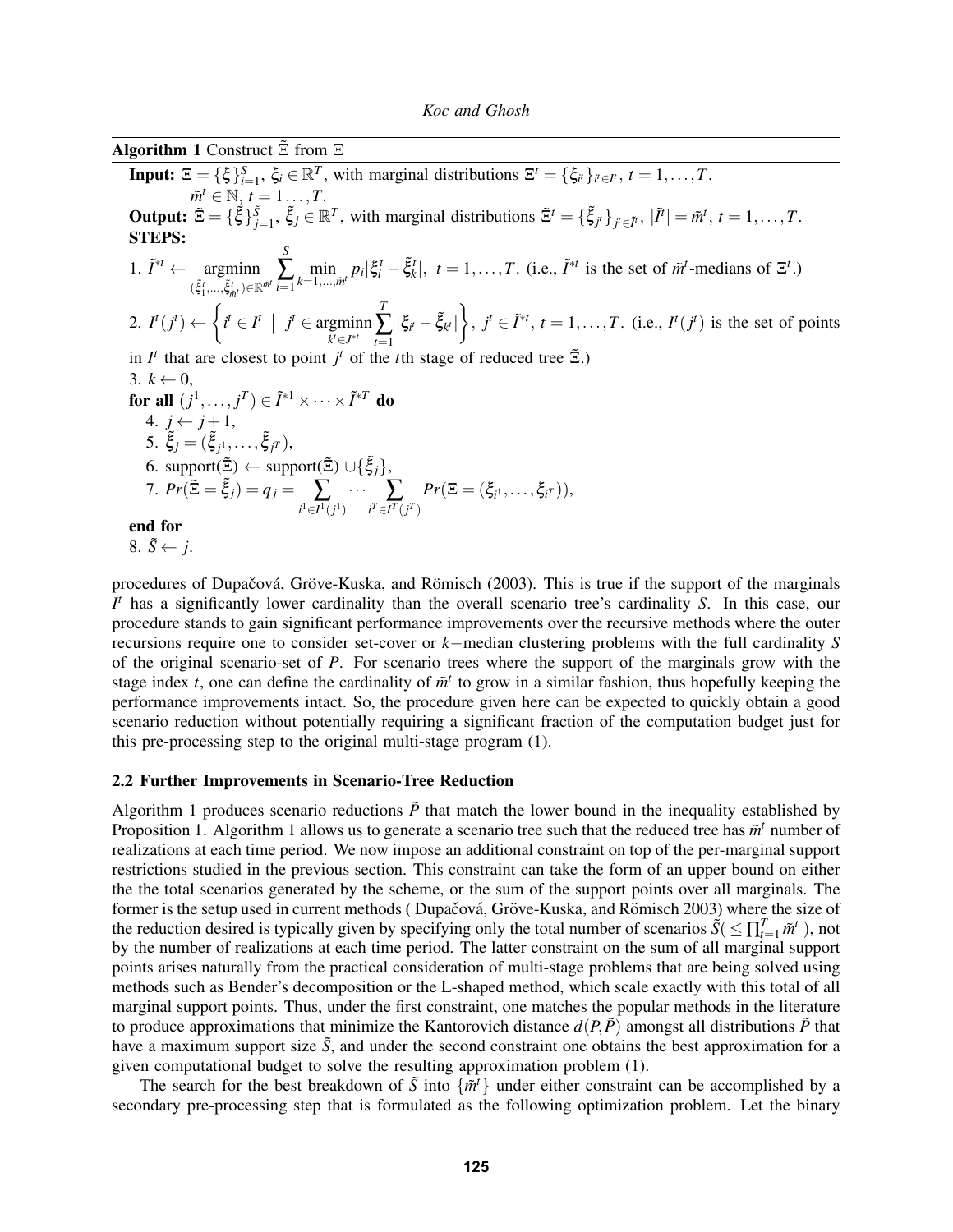decision variable  $z^t$  take value 1 if the scenario tree has  $\eta$  scenarios at time period *t*, and 0 otherwise. Consider the following minimization problem:

$$
\min_{z} \sum_{t=1}^{T} \sum_{\eta=1}^{n} M^{t}(\eta) z_{\eta}^{t}
$$
\n
$$
\text{s.t.} \sum_{t=1}^{T} \sum_{\eta=1}^{n} \log(\eta) z_{\eta}^{t} \le \log(\tilde{S}), \quad \text{or}
$$
\n
$$
\sum_{t=1}^{T} \sum_{\eta=1}^{n} \eta z_{\eta}^{t} \le N, \quad \text{(7b)}
$$
\n
$$
\sum_{\eta=1}^{n} z_{\eta}^{t} = 1, \quad t = 1, ..., T, \quad z_{\eta}^{t} \in \{0, 1\}, \quad t = 1, ..., T, \quad \eta = 1, ..., \tilde{S}.
$$
\n(77)

This optimization problem gives the parameters  $(\tilde{m}^t)$  of the closest scenario tree when at most *N* marginal support points are desired overall when form (7b) is used. When constraint form (7a) is active, the optimal set  $\{\tilde{m}^t\}$  chosen has at most  $\tilde{S}$  scenarios in the reduced tree  $\tilde{P}$ . To see this, note that this is the linearized form of the following constraint under a transformation by the increasing function log:

$$
\prod_{t=1}^T \big( \sum_{\eta=1}^n \eta z_\eta^t \big) \le \tilde{S} \; \Leftrightarrow \; \sum_{t=1}^T \log \big( \sum_{\eta=1}^n \eta z_\eta^t \big) \le \log(\tilde{S}) \; \Leftrightarrow \; \sum_{t=1}^T \sum_{\eta=1}^n \log(\eta) z_\eta^t \le \log(\tilde{S}).
$$

The binary nature of the *z* variables and the constraint  $\sum_{\eta=1}^{n} z_{\eta}^{t} = 1, t = 1,...,T$  is used.

The straightforward method to solving the integer program (7a) or (7b) would pre-compute the various  $\tilde{m}^t$ −median problems for  $\tilde{m}^t = 1, \ldots, \tilde{S}$ ,  $t = 1, \ldots, T$  and then solve the program itself. Though this seems a task as daunting as the combinatorial optimization problems arising out of the existing scenario-tree reduction procedures, our observations from the experiments show that in practice these problems solve quickly. We note in closing that the function  $M^t(\eta)$  represents the residual deviation in an  $\eta$ -median problem, and hence is non-increasing in  $\eta$ . This property can be exploited by either knapsack-like formulation, especially by (7b) which is exactly a knapsack problem, to construct speedy heuristics for quick approximations.

## 3 LIMITATIONS OF SCENARIO-TREE REDUCTION APPROACHES

The procedures described in this article approximate the optimal solution of original multi-stage stochastic program (1) by solving the same problem for an approximate distribution  $\tilde{P}$  in place of the original continuous distribution *P* and appeals to the upper bound in (3) to control the quality of the approximation. The following two examples show that this can lead to approximation inaccuracies that can be easily improved upon.

Example 1 (Newsvendor) Consider the single-stage stochastic newsvendor problem as described in Pflug (2001). The newsvendor has to decide the number x of newspapers to order for a price of  $\alpha$  that she can sell for a profit of  $\beta$ . If the demand realized is  $\omega$ , then the scenario-dependent payoff can be written down as  $f(\omega, x) = \alpha[x - \omega]^+ + \beta[\omega - x]^+$ . The optimal solution to this problem can be computed explicitly as  $x^* = P^{-1}(\beta/(\alpha + \beta))$ . Pflug (2001) choose a symmetrical 3-point discrete approximation  $\tilde{P}$  for *P* when *P* is a Gaussian distribution, and show that the Kantorovich distribution metric minimization procedure yields an optimal reduction  $\tilde{P}^*$  that has a tiny but positive approximation error which can be computed exactly. However, a 3−point symmetric approximation for the Gaussian distribution *P* can be easily constructed such that it has *zero* error: if  $\beta < \alpha$  then let the left-most point of the approximation coincide with the  $(\beta/(\alpha+\beta))$ th quantile of the Gaussian distribution and place a mass of  $(\beta/(\alpha+\beta))$  or higher on it. This approximation will then yield results that are *exactly optimal*.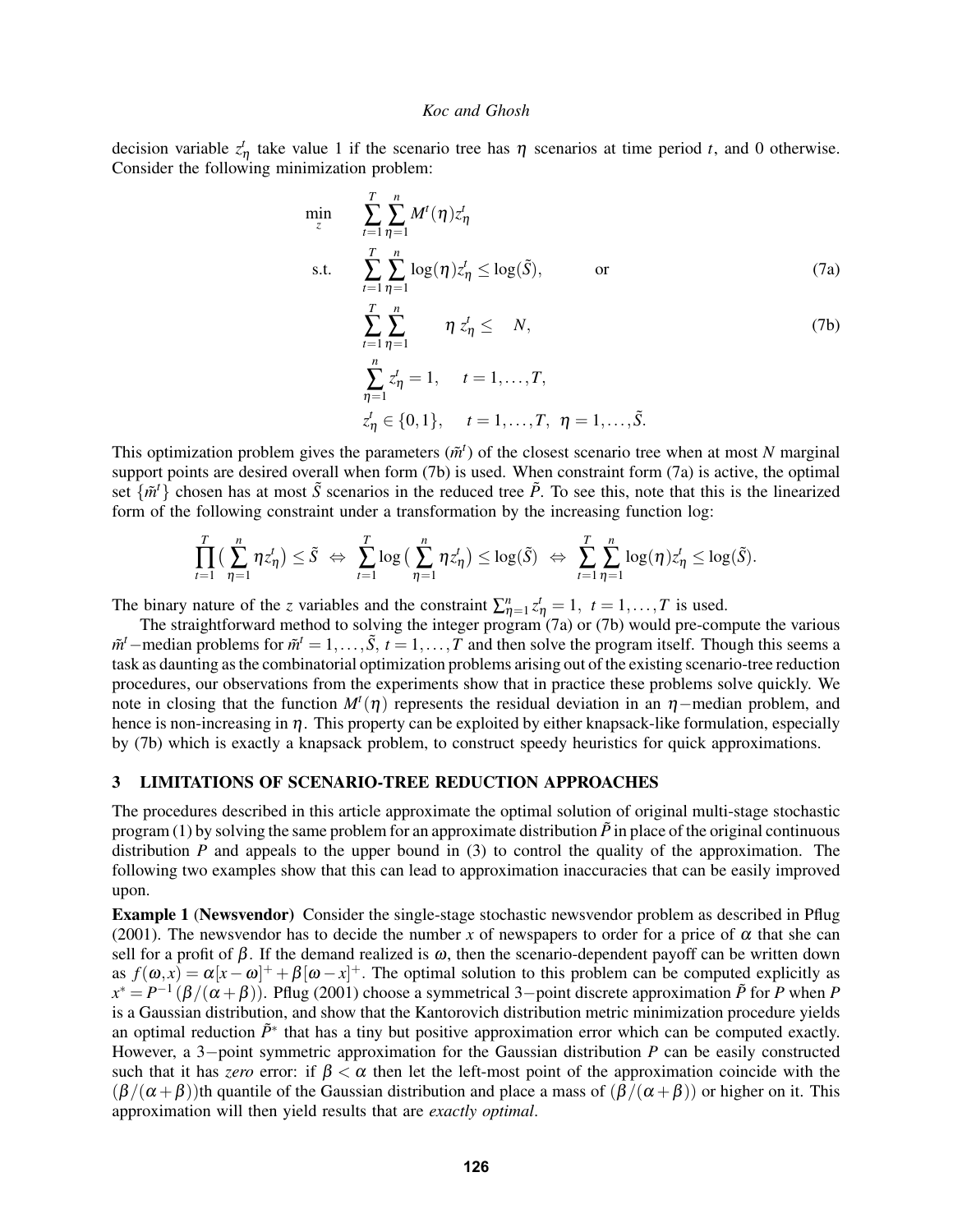In this first example, the underlying distribution is continuous and the objective functions is wellbehaved; indeed the newsvendor problem is one of the foundational problems of stochastic optimization. Yet, obtaining scenario reductions by minimizing distributional distance measures alone without heed to the actual objective function leads to (slightly) poorer estimation of the actual optimal solution.

**Example 2** (Facility Location) Consider a simple facility-location problem within a hypercube in  $\mathbb{R}^d$ .

Suppose that the uncertain demand can be realized in any one of the  $2^d$  corners. Let  $D \stackrel{\triangle}{=} 2^d$ . Each realization of demand can be coded as a dyadic sequence  $(s_1 s_2 ... s_D)$  where  $s_k = 1$  if the *k*th corner has one unit of demand and zero otherwise. Further, let the original distribution *P* consist of four realizations with equal probability:  $\{\omega^1 = (010101...01), \omega^2 = (101010...10), \omega^3 = (0101...010000...00)$  and  $\omega^4 =$  $(1010...100000...00)$  where last two scenarios have zeros in the last  $D/2 = 2^{d-1}$  entries. The scenario pairs have the following distances  $c_{ij}$  as calculated by the Kantorovich metric:  $c_{12} = D$ ,  $c_{13} = c_{24} = D/4$ ,  $c_{14} = c_{23} = 3D/4$  and  $c_{23} = D/2$ . The optimal 2–scenario reduction  $\tilde{P}^*$  under the Kantorovich metric of the 4–scenario *P* would then consist of  $\{\omega^1, \omega^2\}$ .

Consider the optimization objective function  $f(\omega, x) = \sum_D s_i |x - C_i|^2$ , i.e. the optimal median location problem, where the *C<sup>i</sup>* are the corners (*D* in number). Then, under both scenarios chosen in the 2−scenario reduction  $\tilde{P}^*$  the optimal solution will be the center of the hypercube. However, under each of the two scenarios omitted, the optimal facility placement will be in a face of the hypercube. Thus the "optimal" reduction obtained by minimizing the distribution distance metric will be significantly poorer than a  $\tilde{P}$ choice of say  $\{s^1, s^3\}$ .

The objective function is well-behaved in this case too. This second example illustrates the additional complexity introduced by the combinatorial nature of the multi-stage programs. We do not give a constructive method to consider objective function structure in creating scenario reductions and obtaining the alternate approximations; indeed, this is an area of active interest and investigation.

## 4 THE STOCHASTIC UNIT COMMITMENT PROBLEM

Unit commitment is the problem of finding an optimal schedule and corresponding generation amounts for a set of generators over a twenty-four-hour horizon so that total cost of generation and transmission is minimized, and a set of constraints, such as demand requirement, upper and lower limits of generation, minimum up/down time limits, ramp up/down constraints, transmission constraints are satisfied. Unit commitment (UC) adequately covers all the major aspects at the core of planning and operational decisions faced by independent system operators (ISOs), regional transmission organizations (RTOs), and utility companies. Hence it has received a good deal of attention in the industry.

The academic literature on the unit commitment problem dates back to the 1960s. An integer programming approach proposed by Dillon, Edwin, Kochs, and Taud (1978) was one of the earliest optimization-based approaches to the unit commitment problem. The authors address the unit commitment problem of hydrothermal systems with reserve requirements. It was one of the earliest papers that can solve real life problems with 20 units. The authors developed two sets of valid inequalities that were globally valid to the problem and used these inequalities in the branch-and-bound algorithm. The dynamic programming approach developed by Jr., H. D. Powell, and Rayburn (1987) was one of the earliest successful dynamic programming algorithms. The algorithm featured a classification of units so as to reduce the number of states. The authors addressed the problem at San Diego Gas & Electric System with 30 generators. Expert systems, fuzzy logic, meta-heuristic algorithms, and ant colony systems are among the other approaches that have been applied to the unit commitment problem. Surveys by Sheble and Fahd (1994) and by Padhy (2004) review the academic literature on the unit commitment problem, and the book by Wood and Wollenburg (1996) addresses several operational and planning problems in the energy industry, including the unit commitment problem.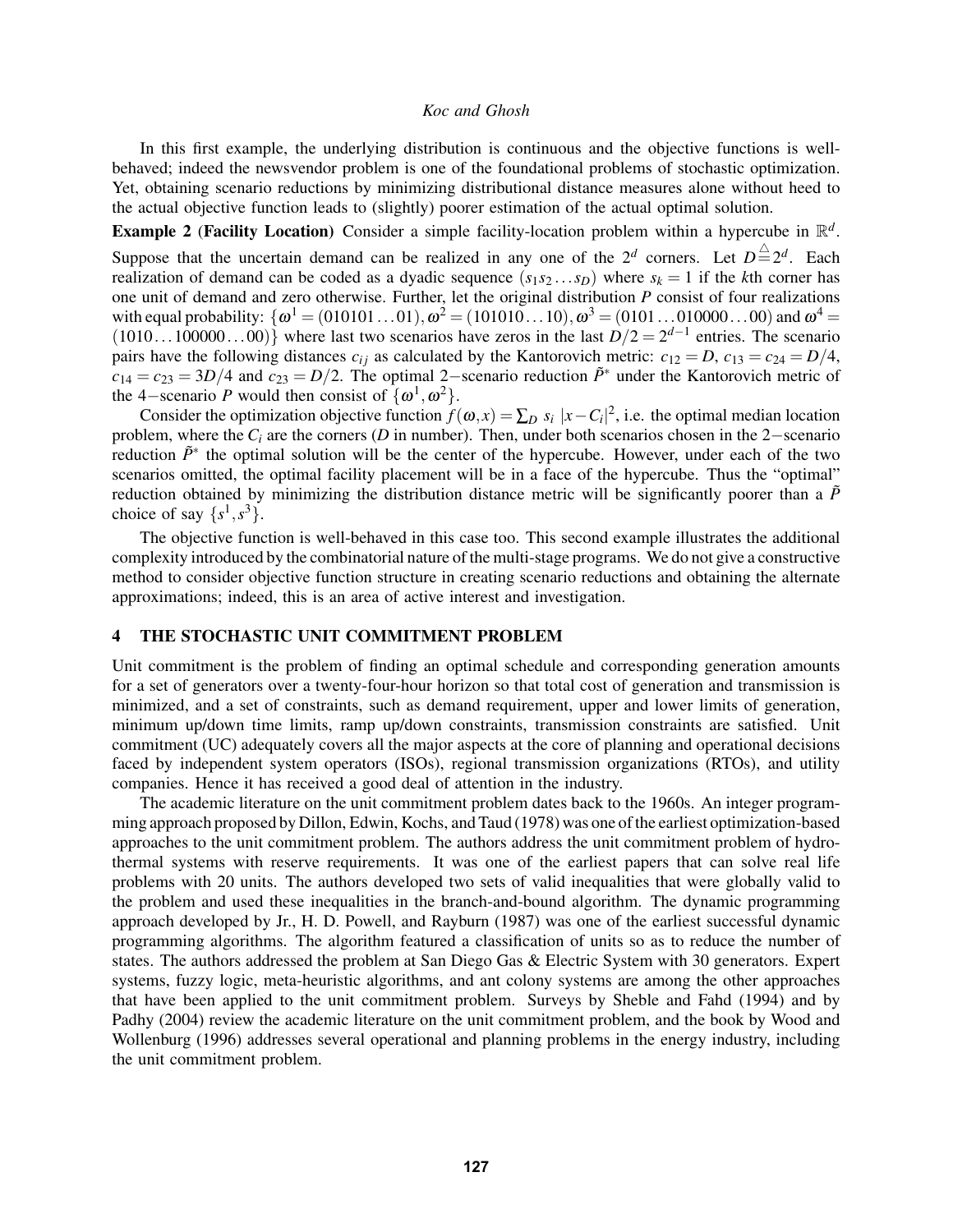First a synopsis of the notation and the decision variables involved:

| Indices and sets:                     |                                                                                                                                                         |
|---------------------------------------|---------------------------------------------------------------------------------------------------------------------------------------------------------|
| $i \in I$                             | generators                                                                                                                                              |
| $t \in \{1, \ldots, T\}$ time periods |                                                                                                                                                         |
| Data:                                 |                                                                                                                                                         |
| $S_i(\cdot)$                          | startup cost function of unit i                                                                                                                         |
| $H_i(\cdot)$                          | shutdown cost function of unit i                                                                                                                        |
| $f_i(\cdot)$                          | generation cost function of unit i                                                                                                                      |
| $(Q_i,q_i)$                           | maximum and minimum amounts for units <i>i</i> 's offer                                                                                                 |
| $(R_i, r_i)$                          | ramp-up and ramp-down amounts for unit $i$                                                                                                              |
| $(L_i, l_i)$                          | minimum up and down times for unit $i$                                                                                                                  |
| $d_t$                                 | load at time period t                                                                                                                                   |
| <i>Decision variables:</i>            |                                                                                                                                                         |
| $g_{it}$                              | generation provided by unit $i$ at time period $t$                                                                                                      |
| $S_{it}$                              | binary variable indicating if unit $i$ started at time period $t$                                                                                       |
| $u_{it}$                              | binary variable indicating if unit $i$ is on at time period $t$                                                                                         |
| $\overline{u}_{it}$                   | vector of $u_{it}$ variables. $\overline{u}_{it} \equiv (u_{i\tau}), \tau = t - l_i + 1, \ldots, t$ . For $\tau < 0$ , $u_{i\tau}$ is set to the on/off |
|                                       | state of unit <i>i</i> at time period $\tau$ .                                                                                                          |
| $\underline{u}_{it}$                  | vector of $u_{it}$ variables. $u_{it} \equiv (u_{i\tau})$ , $\tau = t - L_i + 1, , t$ . For $\tau < 0$ , $u_{i\tau}$ is set to the on/off               |
|                                       | state of unit <i>i</i> at time period $\tau$ .                                                                                                          |

We use the multi-stage stochastic programming approach to address the uncertainty and intermittency of the wind power generators. We assume that the uncertainty evolves as a discrete time continuous stochastic process, which is represented within the unit-commitment formulation with a finite probability distribution approximation. The original stochastic process model may often be derived from statistical models of wind predictions, which typically involve various stat-based prediction models such as time-series models etc.

The finite space stochastic approximation is represented as a *scenario tree*. The information structure is presented as a rooted scenario tree where the nodes  $n (n \in N)$  in level  $t (t \in T)$  of the scenario tree constitute the states of the world that can be distinguished by the information available up to time period *t* (Singh, Philpott, and Wood 2009). The set of *leaf nodes*,  $N_L$  ( $N_L \subset N$ ), contains the nodes without any successor. The root node is the node without any predecessor. In general,  $n(\tau) \in N$  represents the  $\tau^{th}$ predecessor of node *n*. The level of the root node is zero, and in general the level of a node, *tn*, is defined such that  $n(t_n)$  is the root node. The tree has a depth of *T*, and all leaf nodes have a level of *T*. By convention,  $n(0)$  is the node *n* itself, and  $n(\tau)$ ,  $\tau > t_n$ , is an empty set.

The root node occurs with probability one, and the state of the world corresponding to node  $n \in N$ occurs with probability  $\pi_n$ , given that its predecessor,  $n(1)$ , has occurred; and  $p_n$  denotes the associated unconditional probability, i.e.,  $p_n = \prod_{\tau=0}^{t_n-1}$  $\tau_{\tau=0}^{t_n-1}$   $\pi_{n(\tau)}$ . There is a one-to-one matching between the leaf nodes of the scenario tree and the scenarios. Given a leaf node,  $n \in N_L$ , a *T*-tuple  $[n(T), n(T-1), \ldots, n(1), n]$ represents a scenario with probability of occurrence equal to *pn*. Two scenarios sharing the same state of the world at time periods  $1, \ldots, \tau$ , for some  $\tau < T$ , have to observe the same set of decision variables in the optimization model, in order to make sure that the model does not cheat by foreseeing (anticipating) the future.

The full stochastic unit commitment formulation is given below in (8):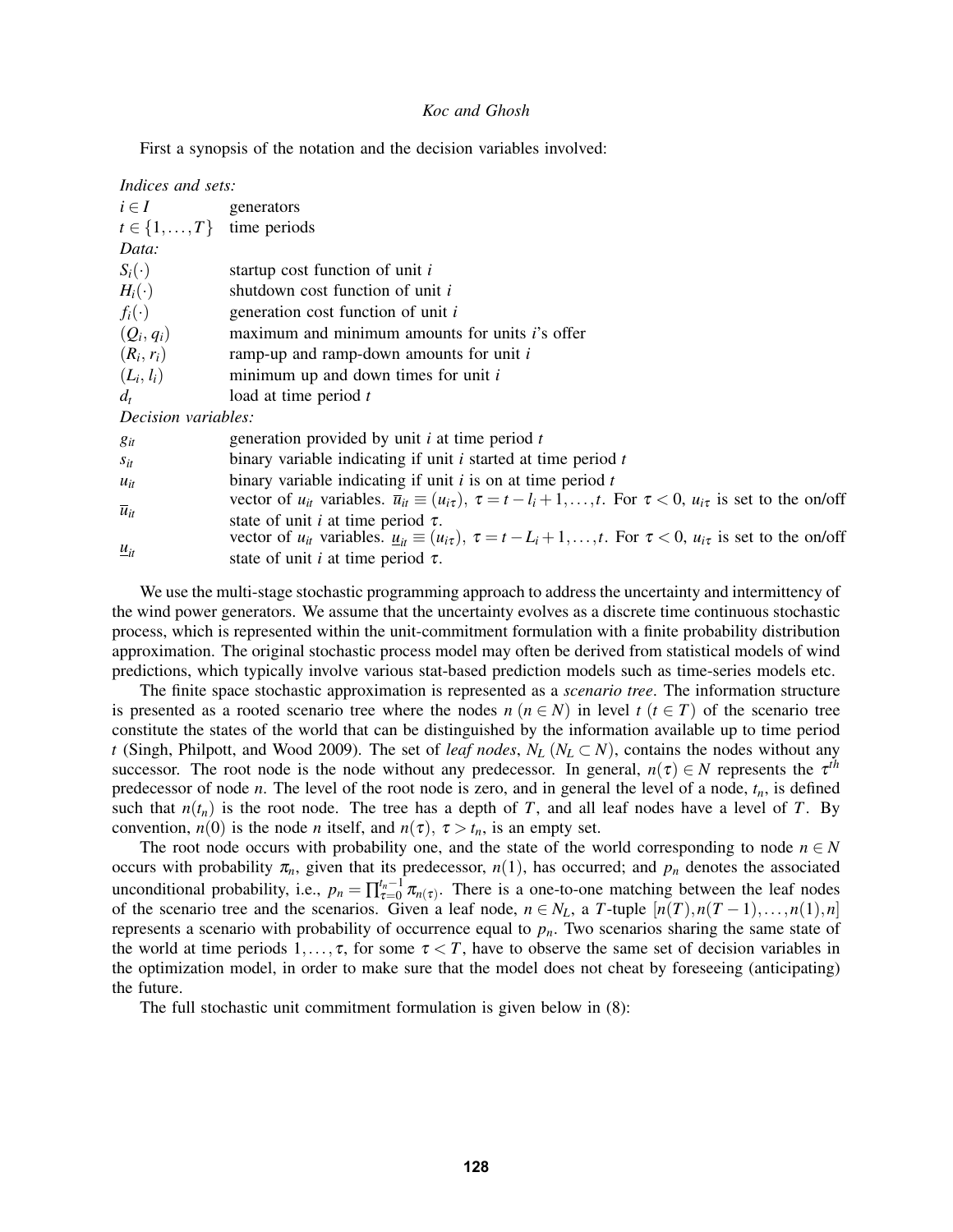*Formulation:*

$$
\min_{\mathbf{g}, \mathbf{u}, \mathbf{s}} \sum_{n \in N} p_n \sum_{i \in I} S_i(\overline{u}_{in}) + H_i(\underline{u}_{in}) + f_i(g_{in})
$$
\n
$$
\text{s.t. } \sum_{i \in I} g_{in} \ge d_n, \qquad n \in N,
$$
\n
$$
(8b)
$$

$$
q_i u_{in} \le g_{in} \le Q_i u_{in}, \qquad i \in I, n \in N \tag{8c}
$$

$$
s_{in} \ge u_{in} - u_{i,n(1)}, \qquad i \in I, n \in N \tag{8d}
$$

$$
g_{in} - g_{i,n(1)} \le R_i, \qquad i \in I, n \in N
$$
\n(8e)

$$
g_{i,n(1)} - g_{in} \le r_i, \qquad i \in I, n \in N \tag{8f}
$$

$$
\sum_{\tau=0}^{L_i-1} s_{i,n(\tau)} \le u_{in}, \qquad i \in I, n \in N \tag{8g}
$$

$$
\sum_{\tau=1}^{l_i-1} s_{i,n(\tau)} \le 1 - u_{i,n(l_i)}, \qquad i \in I, \, n : n(l_i) \in N \tag{8h}
$$

$$
\sum_{\tau=1}^{l_i-1-p} s_{i,n(\tau)} \le 1 - u_{i,n(l_i-p)}, \qquad i \in I, n \in N_L, p \in \{1, \ldots, l_i-1\}
$$
 (8i)

$$
u_{in} \in \{0, 1\}, \, s_{in} \in \{0, 1\}, \, g_{in} \ge 0 \tag{8j}
$$

Objective function (8a) is the total cost of generation summed over all nodes and is equivalent to the expected cost of generation over all time periods. Cost of generation includes startup cost, shutdown cost, and fuel cost. Startup (shutdown) cost can be a step function that takes its highest step value when the unit has been down (up) for a certain number of time periods, or it can be a piecewise function that increases with the number of time periods the unit has been down (up). Fuel cost may be a nonlinear function of generation level, which may not be convex. Constraint (8b) requires total generation be grater than the load. Constraint (8c) has two functions: If the unit is down, it forces the generation to be zero; and, if the unit is up, it arranges the generation level to be between the upper and lower limits of the generator. Constraint (8d) links the start-up variables to up/down variables. Constraints (8e) and (8f) handle ramp-up and ramp-down limits. Constraint (8g) is for minimum up time and constraints (8h) and (8i) are for minimum down time requirement. Finally constraint (8j) puts binary and non-negativity requirements.

## 5 EXPERIMENTS

We consider a simple wind model with four time periods. Wind speed at each time period follows a Gaussian random variable with a mean of 10 miles per hour and a standard deviation of 2.5 miles per hour. The distribution of wind at each stage is assumed to be independent of previous stages; this is a significant departure from reality, but will be sufficient to illustrate our point. We compare three approaches to generate a scenario tree, the results of which are presented in Figure 5. The first approach samples three values from the Gaussian random variable for each stage and constructs a scenario tree with all the combinations of these, i.e. with 81 scenarios (data marked "3-sample" in Figure 5). The second approach does similarly by sampling five scenarios per time period with a total of 625 scenarios (data marked "5-sample" in Figure 5). And the third approach uses the scenario tree reduction technique developed in this article. It first generates hundred samples from the Gaussian random variable at each stage, and then reduces it to a scenario-tree that has three points per stage. It generates a scenario tree for four time periods using these three points with a total of 81 scenarios (data marked "3-s-r" in Figure 5).

For each method of scenario tree generation, we solve the stochastic unit commitment problem using the corresponding tree. We repeatedly solve fifty of these problems for each scenario-generation method. The figure provides a box-plot of the observed optimal objective function approximation values for the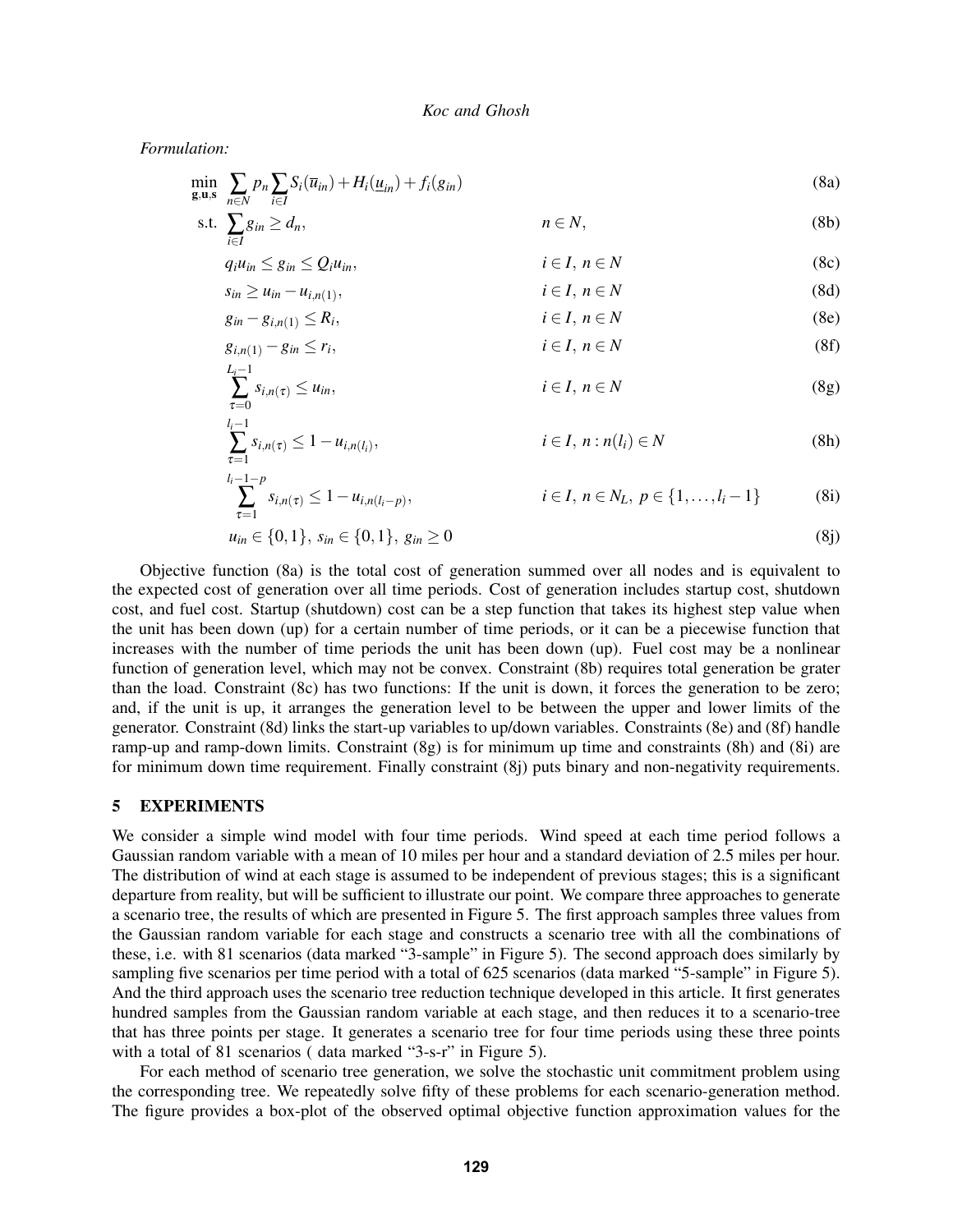

Spread in Approximation for Three Scenario-Tree Reduction Methods

Figure 1: Comparison of the optimal value approximations for three scenario tree generation methods from 50 runs. The standard deviation of the three samples sets are: "3-sample" at 691.6032, "5-sample" at 513.4892, and "3-s-r" at 316.5449. The boxes are of one standard-deviation's length, centered around the mean of the approximation values.

three methods. The boxes are of length equal to the observed standard deviation (these values are given in the caption), centered around the observed mean approximation objective value from the 50 runs. The lines extend to the min and max observed approximation value. The key take-away from the plots in Figure 5 is the variability of the approximation for the optimal solution under the various scenario-tree selection procedures. The "5-sample" method has better variance than the "3-sample" solutions, as can be expected because of the additional scenarios used. The plot, along with the variance values also show significantly better convergence of the approach outlined in this paper. The "3-s-r" method has a standard deviation that is almost half the standard deviation as the plain sampling of "3-sample" and also outstrips the performance of the "5-sample" method by almost as much. Recall that the "3-s-r" method is actually reducing a scenario tree with  $100^3 = 1000000$  scenarios to  $3^3 = 81$  scenarios, whereas the first approach uses only 81 of the first scenarios and the second approach uses 625 scenarios.

We note that generating samples and performing scenario reduction takes negligible amount of time (in the order of seconds). The main time-consuming step is solving the stochastic unit commitment problem. Thus, the results are biased towards "5-sample" since we spent much more time to solve the problem with five samples at each epoch than we do for the problems with three samples as in the cases of "3-sample" and "3-s-r." However, the main conclusion here is to show the effectiveness of "3-s-r"; thus, we do not worry about this bias since the experiments of "3-s-r" takes the least amount of time and performs the best. These results clearly illustrate the importance of a scenario-reduction step in determining a probability approximation with a small support set that works well and is more robust to perturbations.

### **REFERENCES**

- Dillon, T., K. Edwin, H. Kochs, and R. Taud. 1978. "Integer programming approach to the problem of optimal unit commitment with probabilistic reserve determination". *IEEE Transactions Power Systems* 97:2154– 2166.
- Dupačová, D., N. Gröve-Kuska, and W. Römisch. 2003. "Scenario reduction in stochastic programming: An approach using probability metrics". *Mathemtatical Programming* 95:493–511.